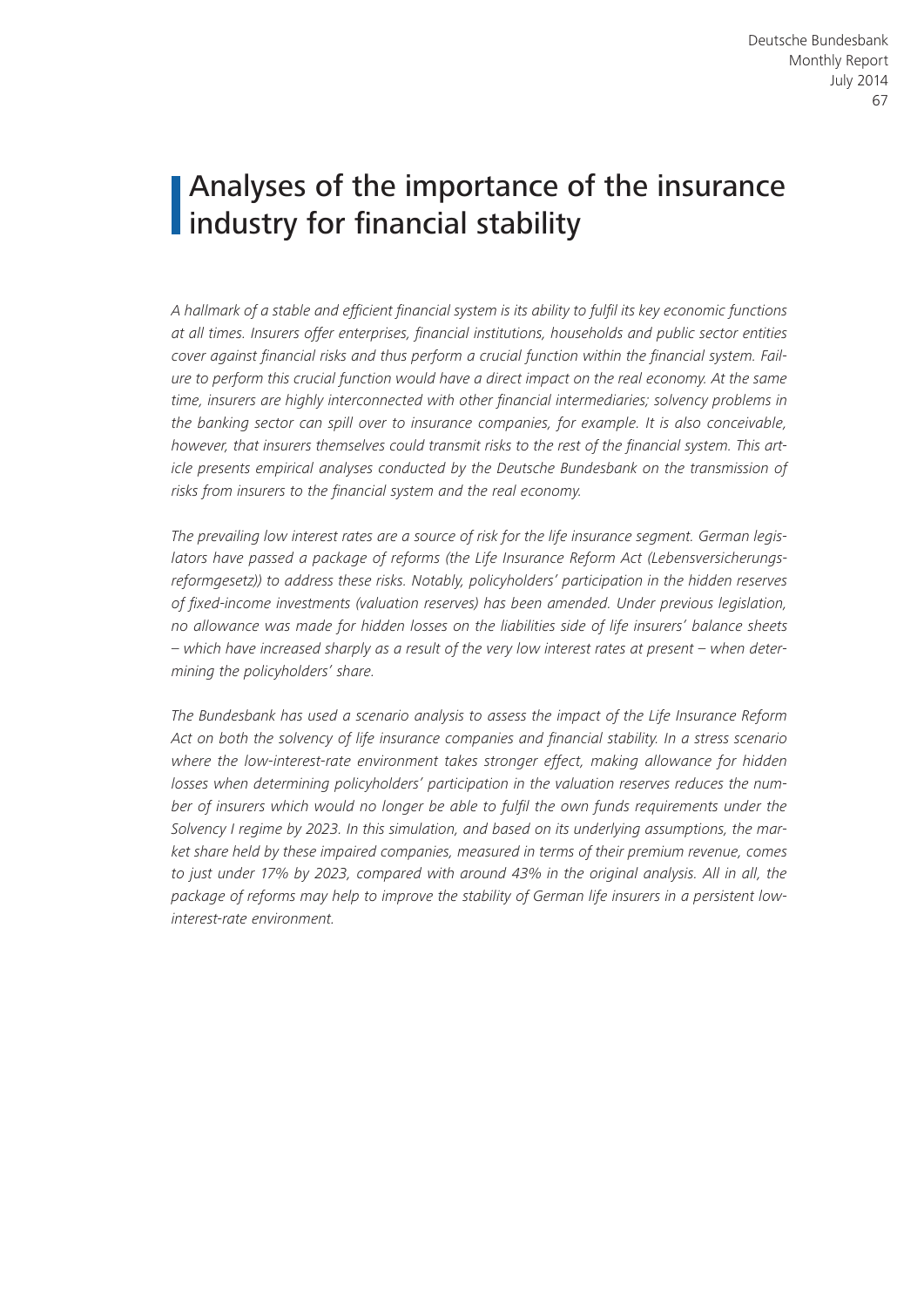Deutsche Bundesbank Monthly Report July 2014 68

## **Functions of insurers**

*Pooling and transfer of risks shields economic agents from risk*

In a modern economy, the insurance industry performs a variety of economic functions. Insurance policies shield individuals from risk through the transfer and pooling of risks. Nonfinancial corporations, financial institutions, households and public sector entities can insure themselves against financial risks, which gives them greater certainty in their forward planning and more entrepreneurial freedom. This lessens uncertainty in consumption and investment behaviour.

*Properly functioning insurance sector has positive impact on risk allocation, economic growth and information efficiency*

An insurance sector that functions properly can thus both help to ensure that specific risks are allocated efficiently and contribute to economic growth. Empirical studies reveal a positive correlation between insurance services and economic growth.1 These two factors are mostly found to be mutually dependent, as stronger economic growth also goes hand in hand with a higher demand for insurance. As part of their business operations, insurers gather and analyse data, thus helping to ensure that risks are assessed adequately. Consequently, information efficiency is greater in economic areas with a comprehensive supply of insurance products.2 Insurers can also pass risks on to reinsurers, which enables them to diversify risks.

*Insurers are both financial intermediaries and asset managers*

Besides purely providing risk assurance, the private insurance sector also offers products which – as in the case of traditional endowment policies or annuities – are not solely of a specific insurance nature but combine elements of insurance with private asset formation. Savings are thus accumulated with insurance companies, making them both financial intermediaries and asset managers.3 In their role as asset managers, insurers operate alongside other providers, such as banks or investment funds. Their specific contribution to the financial system is to provide risk assurance, however.

Insurers thus play a key role in the financial markets. Like banks, they invest in the financial

system and the real economy. Unlike banks, however, their original business activities reduce investor risk, thus making certain investments possible in the first place. This is primarily true of non-life insurers and reinsurers. Insurers obtain the majority of their funding through premium payments.4 Their funding is, therefore, less volatile than that of banks, whose assets typically have longer maturities than their liabilities.

As life and health insurers provide long-term insurance cover, there is often a maturity mismatch between their assets and liabilities.<sup>5</sup> If they guarantee future benefits, life and health insurers are exposed to capital market risk and biometric risk, whereas non-life insurers primarily face the risk of loss.

## Close feedback effects between insurers and financial markets

The functions performed by insurers in risk and *Insurers are*  capital allocation mean that they are closely interconnected with other economic sectors and the financial market. The first point to address is, therefore, the question of how (portfolio) decisions within the insurance sector can affect financial stability.

*Insurers' funding is less volatile than that of banks*

*closely interconnected with other economic sectors and the financial market*

<sup>1</sup> See M Arena (2008), Does Insurance Market Activity Promote Economic Growth? A Cross-Country Study for Industrialized and Developing Countries, The Journal of Risk and Insurance, Vol 75, Issue 4, pp 921-946.

<sup>2</sup> However, some risks are uninsurable, eg where it is impossible to assess the likelihood of loss or limit the maximum loss.

<sup>3</sup> See Deutsche Bundesbank, The insurance sector as a financial intermediary, Monthly Report, December 2004, pp 31-42.

<sup>4</sup> Life insurers obtain almost all of their funding through customers' premium payments. In balance sheet terms, customer claims are reflected in the insurance technical reserves, for which official statistics are currently available up to 2012. At the end of 2012, the insurance technical reserves came to just under €813 billion and thus accounted for slightly more than 92% of total assets.

<sup>5</sup> See R Della Croce, F Stewart and J Yermo (2011), Promoting Longer-Term Investment by Institutional Investors: Selected Issues and Policies, OECD Journal: Financial Market Trends, Issue 1.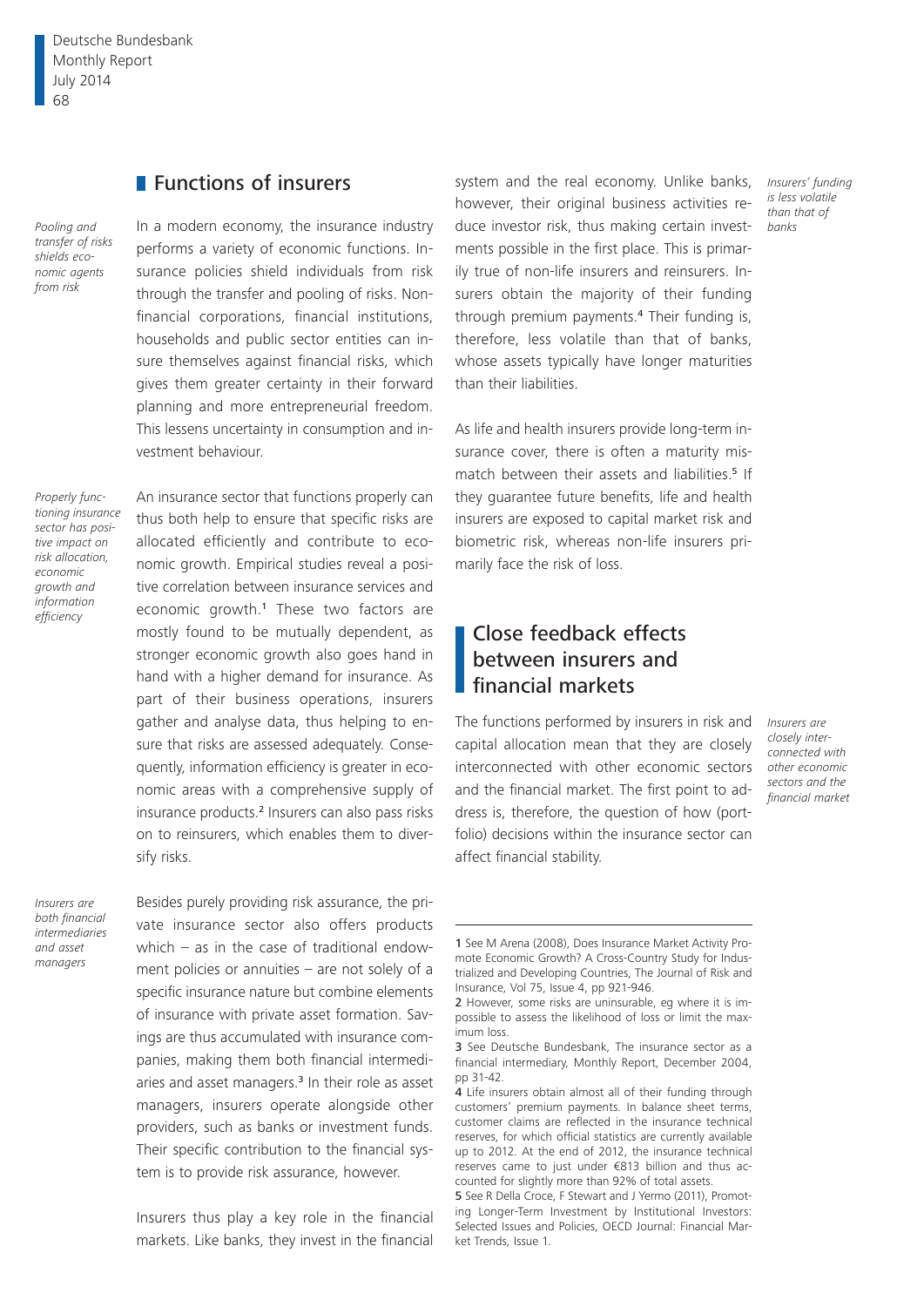| Contagion from the financial distress of (several) insurers                                                                                                              | Contagion from insurers' current operations                                                                                        |
|--------------------------------------------------------------------------------------------------------------------------------------------------------------------------|------------------------------------------------------------------------------------------------------------------------------------|
| Liquidation channel: shocks on the assets and liabilities sides<br>$\overline{\phantom{m}}$<br>of insurers' balance sheets may lead to the liquidation of<br>investments | - Effects of an inadequate assessment of risk, eq in a search for<br>yield                                                         |
| Insurers affect the funding of the banking sector through their<br>$\overline{\phantom{a}}$<br>investments                                                               | - "Doom loop" between insurers and governments, eg if the<br>state assumes liability when insurers encounter financial<br>distress |
| Confidence channel, eq if the financial distress of insurers casts<br>$\overline{\phantom{m}}$<br>doubt on the stability of banks                                        |                                                                                                                                    |
| Direct effects of insurers' financial distress on their creditors                                                                                                        |                                                                                                                                    |
| Deutsche Bundesbank                                                                                                                                                      |                                                                                                                                    |

Contagion can occur via various channels of transmission, which fall into two categories. The first is contagion from insurers' financial distress and the second is contagion from insurers' current operations (see the table above).

Overview of contagion effects emanating from insurers

### Contagion from insurers' financial distress

*Negative price spirals are possible*

Problems in the insurance sector triggered, for example, by market shocks such as rating downgrades of securities in insurers' portfolios may induce insurers to liquidate investments on a substantial scale.6 These "fire sales" can have adverse market price effects and trigger negative price spirals.7 This scenario is conceivable, above all, if other investors subsequently also offload securities. In addition, contagion between the individual asset classes cannot be ruled out. Faced with a liquidity bottleneck, investors typically first shed assets with a high degree of market liquidity (which are thus likely to have more minor price effects).<sup>8</sup> In particular, this liquidation channel can harbour contagion risks for investors holding similar assets to insurers (common exposure).

As the German insurance sector invests heavily in the banking system, banks could be particularly vulnerable to financial distress in the insurance sector. Measured at market values, investments with banks accounted for 41% (just over €474 billion) of all investments undertaken by individual insurance companies (excluding Pensionskassen) up to the end of the first quarter of 2014. At around 42% (just over €300 billion in total), they made up a slightly larger share of life insurers' investment portfolios. Although insurance companies' investments do not appear to be overly concentrated at individual banks, Pfandbrief banks feature prominently in their portfolios. The claims of the insurance sector correspond to around 5.5% of the German banking sector's total liabilities.

The transmission of risk between insurers, banks and non-financial corporations can be analysed using market price data (see the box on pages 72 and 73). The degree of risk transmission from insurers to the banking system is found to be significantly smaller than transmission in the opposite direction. However, this relationship is not constant over time and risk *Insurers are closely interconnected with the banking sector in particular*

<sup>6</sup> See A Ellul, C Jotikasthira and C T Lundblad (2011), Regulatory Pressure and Fire Sales in the Corporate Bond Market, Journal of Financial Economics, Vol 101, No 3, pp 596-620.

<sup>7</sup> See A Shleifer and R Vishny (2011), Fire Sales in Finance and Macroeconomics, Journal of Economic Perspectives, Vol 25, No 1, pp 29-48.

<sup>8</sup> See M K Brunnermeier (2009), Deciphering the Liquidity and Credit Crunch 2007-2008, Journal of Economic Perspectives, Vol 23, No 1, pp 77-100.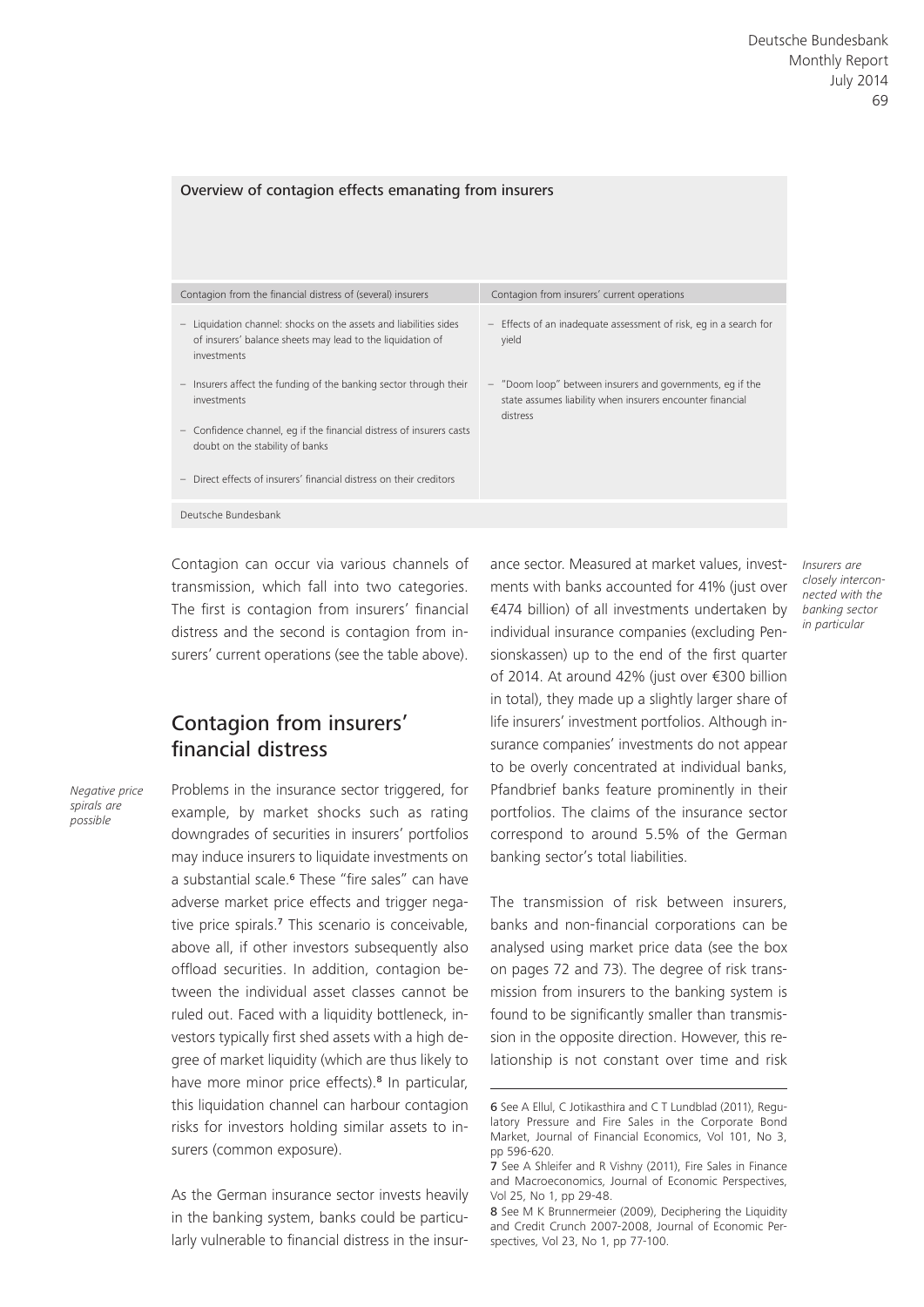transmission depends on the level of stress. Banks are, therefore, more important to overall financial stability than insurers.

*Problems in the insurance sector can jeopardise confidence in the financial system*

Problems in the insurance sector may jeopardise confidence in the financial system as a whole and impair its stability. For instance, high solvency risk in the insurance sector might cause households and institutional investors to doubt the stability of the banking system. If insurers were to fall into financial distress, their creditors would face the risk of a default on their claims. In Germany, this would primarily affect households; as policyholders, they hold around 76% (€1,623 billion) of the insurance sector's balance-sheet liabilities as net equity in reserve funds. This corresponds to 36% of the country's household financial wealth. By contrast, other domestic sectors (€110 billion, or 5% in total) and non-residents (€91 billion, or 4%) hold relatively little net equity in the reserve funds of German insurance companies.

#### Contagion from insurers' current operations

*Inadequate assessment of risk can contribute to instability*

Insurers can also compromise financial stability if they contribute to an inadequate assessment of risk. The excesses in the market for credit default swaps (CDS) prior to the financial crisis are a case in point. The fact that insurers (especially in the United States) underestimated the risks involved probably contributed to the excessive growth in lending and the destabilisation of the financial system. The sale of CDS plays a fairly minor role in German insurers' business, however. The largest German insurers hold a nominal volume of credit protection sold amounting to less than 1% of their total assets. This figure is low compared with banks; the nominal volume of derivatives, which include CDS, held by the largest German banks is greater than their total assets – as much as 30 times greater in some cases.<sup>9</sup>

Traditional insurance business can also be a source of risks caused by overly optimistic as-

sumptions in the assessment of risk. This is true of many life insurers, for example. They have sold long-term policies with high guaranteed returns, thus taking on risks which are very difficult to hedge in the financial market. The risks that remain with life insurers are highly correlated given the similarity between business models in the insurance industry and could have a procyclical impact.

German insurers can still be regarded as having a conservative investment policy. At 11.4%, the risk asset ratio recorded for 2013 remained well below the maximum level permitted by law.<sup>10</sup> However, German insurers have stepped up their investment in infrastructure projects and real estate financing. In addition, they expanded their holdings of corporate bonds from €41 billion to €90.1 billion between 2009 and 2013; the share of corporate bonds in insurers' total investment rose from 3.4% to 6.5%.

In some instances, insurers' substantial investment in government bonds has forged a close link between insurers and governments, with the associated risk of contagion effects. The sovereign debt portfolio of the largest German insurance groups came to just under €476 billion at the end of the first quarter of 2014.<sup>11</sup> which was 27% of their total investment. Much like banks, insurers do not hold diversified gov*Risks in traditional business should not be disregarded*

*High investment in government bonds but low diversification*

<sup>9</sup> The low percentage recorded for insurers is also partly due to the regulatory framework; in the area of investment, insurers are permitted to use these instruments only to reduce investment risks or facilitate efficient portfolio management. See Directive 2002/83/EC of the European Parliament and of the Council of 5 November 2002 concerning life assurance, published in the Official Journal of the European Communities, 19 December 2002.

<sup>10</sup> Under section 3 (3) sentence 1 of the Investment Regulation (Anlageverordnung), insurers can place up to 35% of their bound assets in investments carrying a higher level of risk. In particular, these risk investments include directly or indirectly held equities, profit participation rights and subordinated debt assets, as well as hedge funds and investments linked to commodity risks. In addition to high-yield bonds and investments in default status, the risk asset ratio also includes certain fund investments that are risky or cannot be clearly assigned to other investment types. See Federal Financial Supervisory Authority (BaFin), Annual Report 2013, May 2014.

<sup>11</sup> BaFin's survey of enterprises' investment exposures in the EU and other selected countries includes the largest insurance groups and has more than 80% market coverage.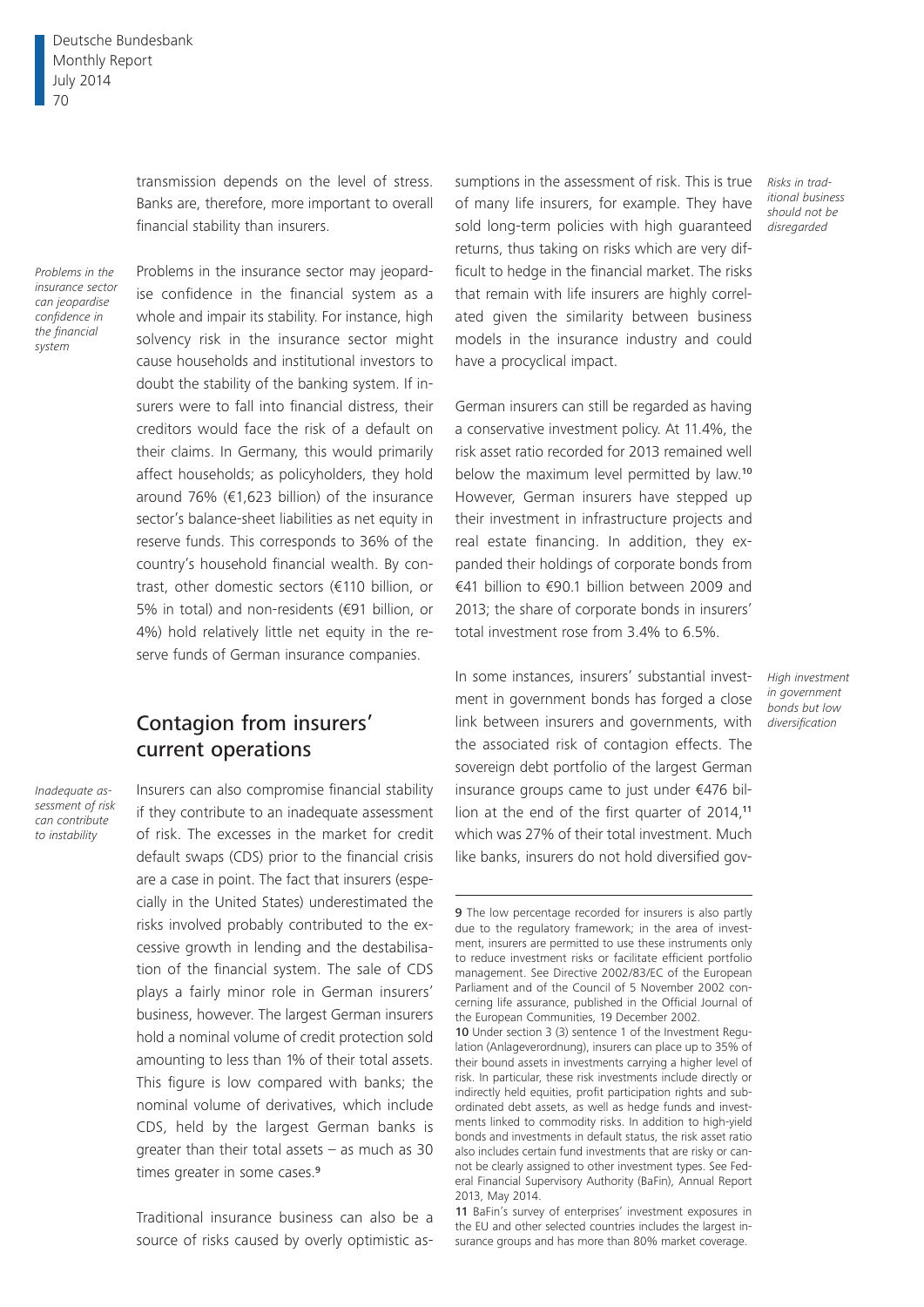ernment bond portfolios. Just over 38% of their sovereign debt holdings (€179 billion) were accounted for by public authorities in Germany.

#### Repercussions of bank bail-ins for insurers

*Insurers affected by bank resolutions*

Alongside the possible effects that insurers could have on financial stability, another matter to consider is the impact of distress in other parts of the financial system on insurers. Given the extent of their investment with banks, risks to insurers emanating from bank resolutions are also relevant. The Bank Recovery and Resolution Directive (BRRD) and the Regulation establishing a Single Resolution Mechanism (SRM) have created a legal framework for restructuring and resolving credit institutions within the EU.12 A bail-in can take one of two forms: either the claims of the bank's creditors are written down or debt instruments are converted into equity. As a general rule, the bail-in tool is to be applied to all of the institution's liabilities. This means that insurers' unsecured claims on banks essentially fall within the scope of the bail-in tool.

*Most of insurers' investments with banks are secured*

Around 70% of insurers' investments with banks are secured and, therefore, fall outside the scope of the bail-in tool. If a bail-in involves a write-down of liabilities, the resolution authority will decide which liabilities are affected and stipulate the write-down percentage. Should a bank resolution entail a 1% writedown on the total claims of large German insurers on major multinational German banks, the regulatory own funds ratio (coverage ratio)13 of these insurers would fall, *ceteris paribus*, by an average of around 0.2 percentage point. As insurers exceeded the required coverage ratio by an average of 61 percentage points in 2013,14 this decline, when viewed in isolation, appears manageable in terms of financial stability. Nevertheless, second-round effects cannot be ruled out; for instance, a bank's insolvency could trigger contagion effects at another financial institution or undermine confidence in the financial system as a whole.

The impact of bail-in measures involving a conversion of debt instruments into equity depends on the overall regulatory framework. Under the Solvency I regime which is currently in force, such measures would not affect insurers' coverage ratio. However, insurers might have to sell off the instruments concerned because of investment policy restrictions. Once the Solvency II regime enters into force in 2016, insurers will have to hold more own funds against participations in banks than against debt instruments. The conversion of debt instruments into equity *per se* would reduce the coverage ratio. To avoid the higher capital charges, insurers could attempt to offload the equity instruments included in the bail-in. This could trigger price effects which increase volatility in the financial system.

#### Assessment of measures in the Life Insurance Reform Act

The persistent low-interest-rate environment *Substantial risks*  has caused high risks to accumulate in the life insurance segment. Life insurers are finding it increasingly difficult to generate investment yields that are sufficient to cover the benefits guaranteed in policies sold in the past. At the same time, the current low interest rates are creating often substantial valuation reserves for bonds with high coupons in life insurers' portfolios. As a general rule, policyholders are entitled to a share of these reserves. Under previous legislation, life insurers were obliged to give policyholders a half share of the valuation reserves accrued when their contract ended.

*for life insurers*

*Impact of bail-in measures depends on the regulatory framework*

<sup>12</sup> See Deutsche Bundesbank, Europe's new recovery and resolution regime for credit institutions, Monthly Report, June 2014, pp 31-55.

<sup>13</sup> The coverage ratio is the ratio of actual own funds to required own funds. The coverage ratio must be greater than 100% to fulfil the regulatory own funds requirements. 14 See Federal Financial Supervisory Authority (2014), op cit.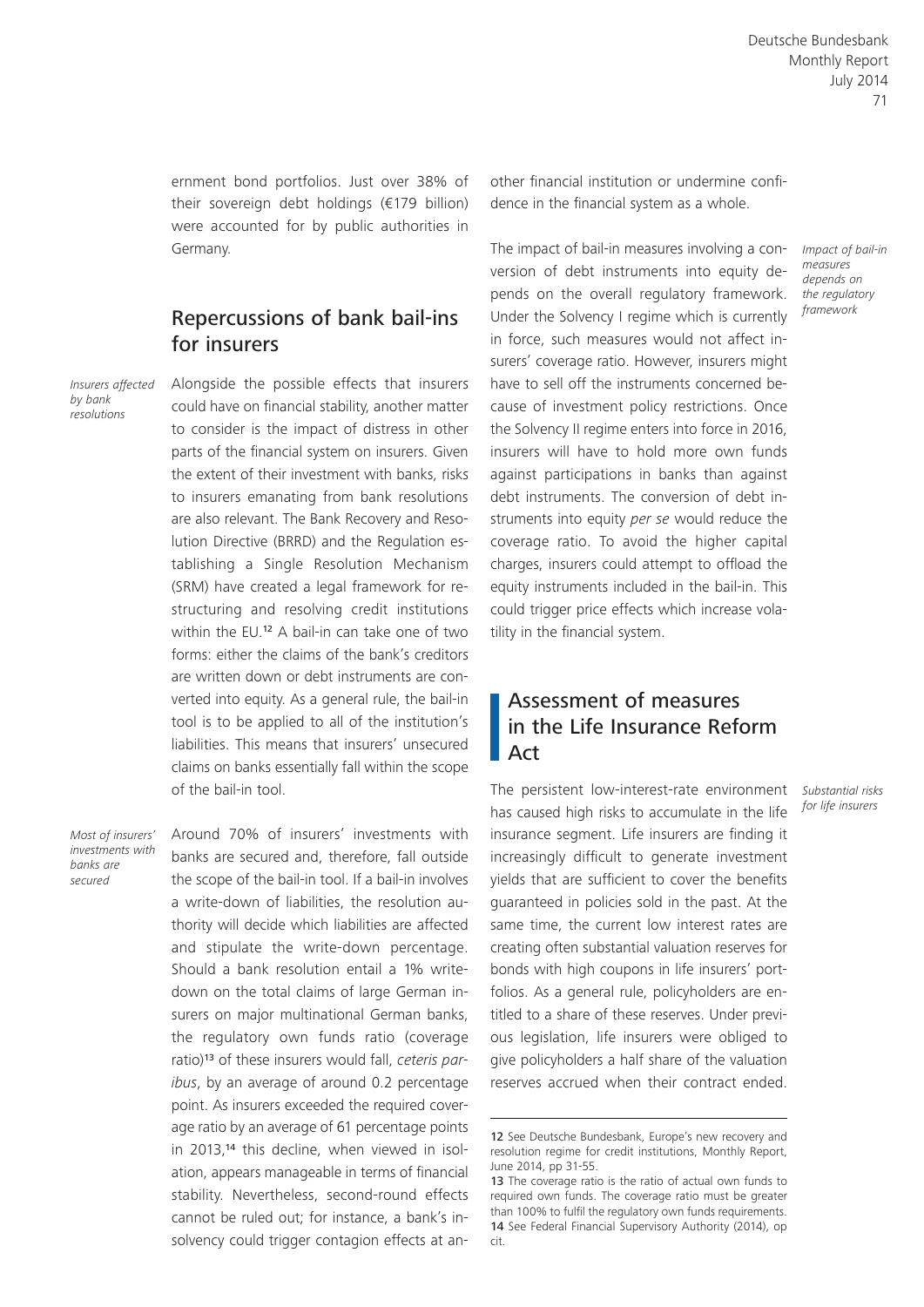## Empirical analyses of the transmission of risk

This article presents three ways of estimating the transmission of risk between insurers and other sectors of the economy. The common factor in all three approaches is that they use market data. A multivariate GARCH model can be used to measure the interdependence between the prices of credit default swaps (CDS) issued by big insurance companies – including large German insurers  $-$  and major banks.<sup>1</sup> The study finds a statistically significant correlation between insurers' and banks' default risk for the period from 2004 to 2011. The impact of banks on insurers is thereby more than three times as high as the impact of insurers on banks. An extension of the study with a time horizon to September 2013 suggests a further decline in the relevance of insurers for banks at the current end. In periods of heightened stress, by contrast, market prices and financial institutions' default rates, which are derived from them, increasingly move in the same direction. The transmission of risk from insurers to banks could thus pick up again as a result of a renewed stress event.

Granger- causality analyses also examine interaction in relation to the prices of CDS.<sup>2</sup> To differentiate between banks' and insurers' impact on the real economy and *vice versa*, non-financial corporations (NFCs) are also included in the analysis. This establishes the degree to which insurers are different to real-economy enterprises in terms of their relationship with banks and thus assume a special role with regard to risk transmission.<sup>3</sup>

In the 2004 to 2007 sub-period, an increase in insurers' risk  $-$  as measured by the prices of  $CDS$  – contributes significantly to an increase in risk in the banking sector. A bidirectional Granger-causal relationship for CDS prices can be observed for around 71% of the pairs analysed. This changes as the

1 See N Podlich and M Wedow (2013), Are insurers SIFIs? A MGARCH model to measure interconnectedness, Applied Economics Letters, Vol 20, pp 677-681. The basic idea of a multivariate GARCH model is derived from the observation that the volatility of financial market time series is frequently variable and episodes of increased volatility come in clusters.

2 In a Granger-causality test, two stationary time series are examined to determine whether one time series has a significant impact when forecasting the other time series, and vice versa. Where one variable has predictive value in terms of the other variable, the former is called Granger-causal. However, this does not prove a causal relationship. See H Lütkepohl (2005), New Introduction to Multiple Time Series Analysis, Berlin.

3 The sample comprises 19 banks, 8 insurers and 38 NFCs. In line with the phases of the recent financial and debt crisis, the analysis period is split into three sub- periods (September 2004 to December 2007, January 2008 to December 2010 and January 2011 to September 2013).

Granger-causality relationships between banks, insurers and non-financial corporations\*

%

| Granger-causality                                                                                                                                                                                                                                                                                                                                                               | 2004 to 2007                                                                    | 2008 to 2010                                                                    | 2011 to 2013                                                     |
|---------------------------------------------------------------------------------------------------------------------------------------------------------------------------------------------------------------------------------------------------------------------------------------------------------------------------------------------------------------------------------|---------------------------------------------------------------------------------|---------------------------------------------------------------------------------|------------------------------------------------------------------|
| <b>Banks</b><br>- Insurers<br>Banks<br>$\leftarrow$ Insurers<br>Banks<br>$\rightarrow$ Insurers<br>Banks<br>$\leftrightarrow$ Insurers<br>Banks<br>$-$ NFCs<br>Banks<br>$\leftarrow$ NFCs<br>Banks<br>$\rightarrow$ NFCs<br>Banks $\leftrightarrow$ NFCs<br>$Insurers$ $-$ NFCs<br>Insurers $\leftarrow$ NFCs<br>Insurers $\rightarrow$ NFCs<br>Insurers $\leftrightarrow$ NFCs | 9<br>16<br>$\overline{4}$<br>71<br>56<br>16<br>12<br>15<br>52<br>14<br>13<br>20 | $\overline{4}$<br>17<br>38<br>41<br>52<br>9<br>28<br>11<br>46<br>13<br>19<br>22 | 13<br>4<br>49<br>34<br>52<br>3<br>37<br>8<br>51<br>5<br>34<br>10 |
|                                                                                                                                                                                                                                                                                                                                                                                 |                                                                                 |                                                                                 |                                                                  |

\* Percentage of pairs for which no (-), only a unidirectional (->, <- ) or a bidirectional (<->) significant Granger-causality relationship was found. The total number of Granger-causal relationships for one direction is derived from the sum of the percentages of the appropriate unidirectional and bidirectional Granger-causality relationships.

Deutsche Bundesbank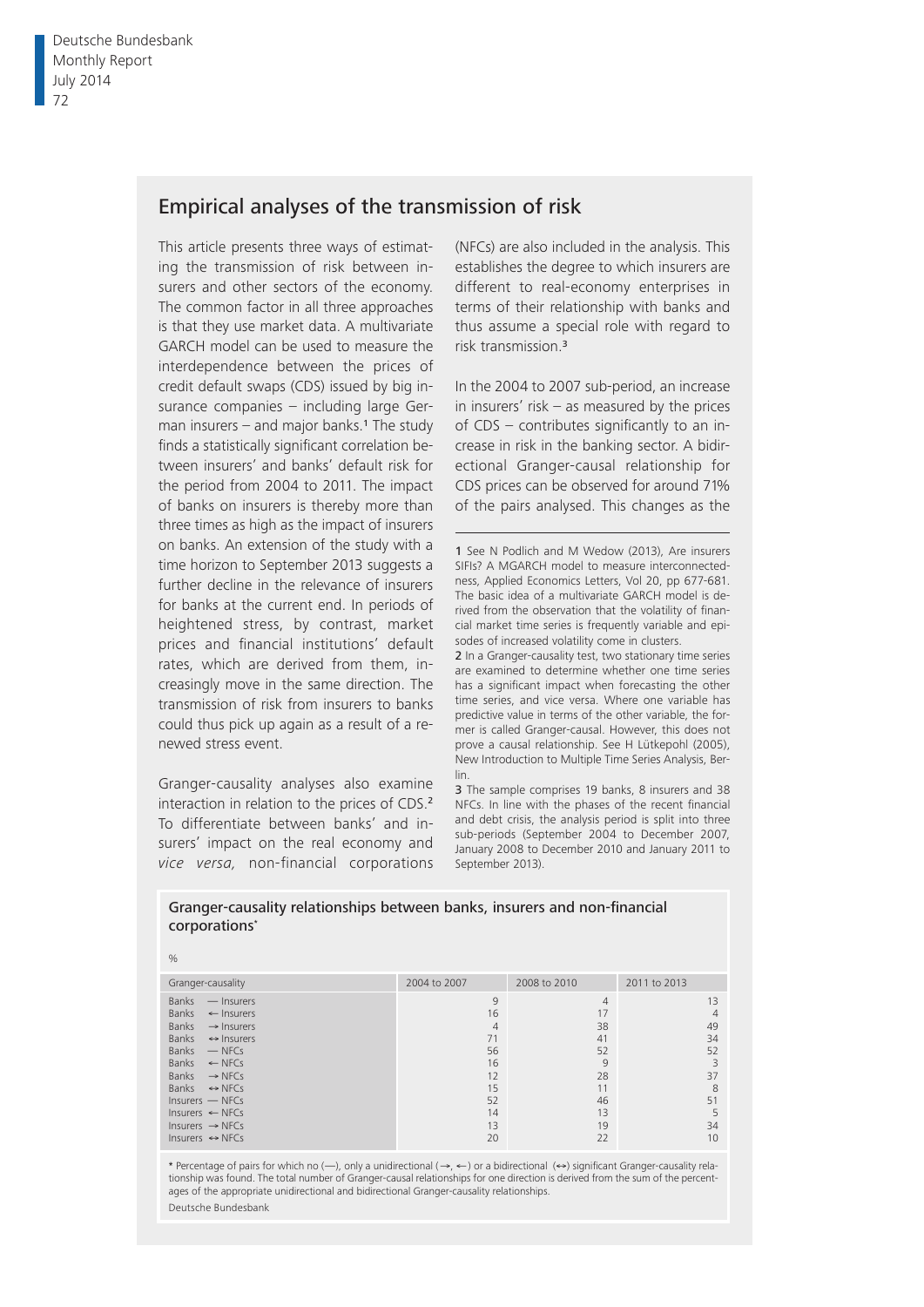



financial and debt crisis progresses, however, with the percentage of pairs exhibiting a bidirectional Granger-causal relationship dropping initially to 41% and finally to 34% in the third analysis sub-period. This development can be attributed mainly to a decline in insurers' influence on banks. By contrast, the Granger-causal relationship from banks to insurers remains in place and even becomes slightly stronger.<sup>4</sup>

When analysing the CDS prices for NFCs in relation to banks and insurers respectively, a Granger-causal relationship can be determined for a significantly smaller number of pairs. No Granger-causality is found for roughly half of the NFC/bank pairs and NFC/insurer pairs in all sub-periods. It is evident, particularly during the debt crisis, that a transmission of risk to NFCs emanates mainly from banks (45%) and insurers (44%). By contrast, the other direction is much less significant (11% for the direction NFCs to banks and 15% for the direction NFCs to insurers in the 2011 to 2013 subperiod).

A further analysis examines the mutual relationships between (sub-)markets, other financial enterprises, banks and insurers using what is known as the CoVaR (conditional value at risk) methodology.<sup>5</sup> This analysis looks at the STOXX Europe 600 equity index (as a proxy for the overall European market)

and the three sub-indices banks, insurance and financial services during the period from January 1999 to December 2013. In addition, a number of control variables are used for the regressions (eg measures of volatility, liquidity and lending rates). Based on daily or weekly changes, the respective risk level in sector Y is determined for every point in time for two different conditions in sector X (stress and no stress). The difference between the two risk values is interpreted as sector X's contribution to risk in sector Y. The chart above shows, by way of example, the insurance sector's contribution to risk in the overall market in the period from January 2004 to December 2013 as estimated on a daily basis (measured as the influence of the insurance sector on the estimated conditional 1% quantiles of the daily overall market yield). A high negative value reflects a large contribution to risk. According to this chart, the insurance sector's estimated influence peaked in autumn 2008.

<sup>4</sup> The total number of Granger-causal relationships for one direction is derived from the sum of the percentages of the appropriate unidirectional and bidirectional Granger-causality relationships.

<sup>5</sup> See T Adrian and M K Brunnermeier, CoVaR, Federal Reserve Bank of New York Staff Reports, September 2011. The basic idea of a CoVaR analysis can be expressed through the following question: how does the estimated risk of a certain sector/enterprise Y change conditional on another market/enterprise X? The appropriate empirical calculations are conducted with the help, for instance, of quantile regressions.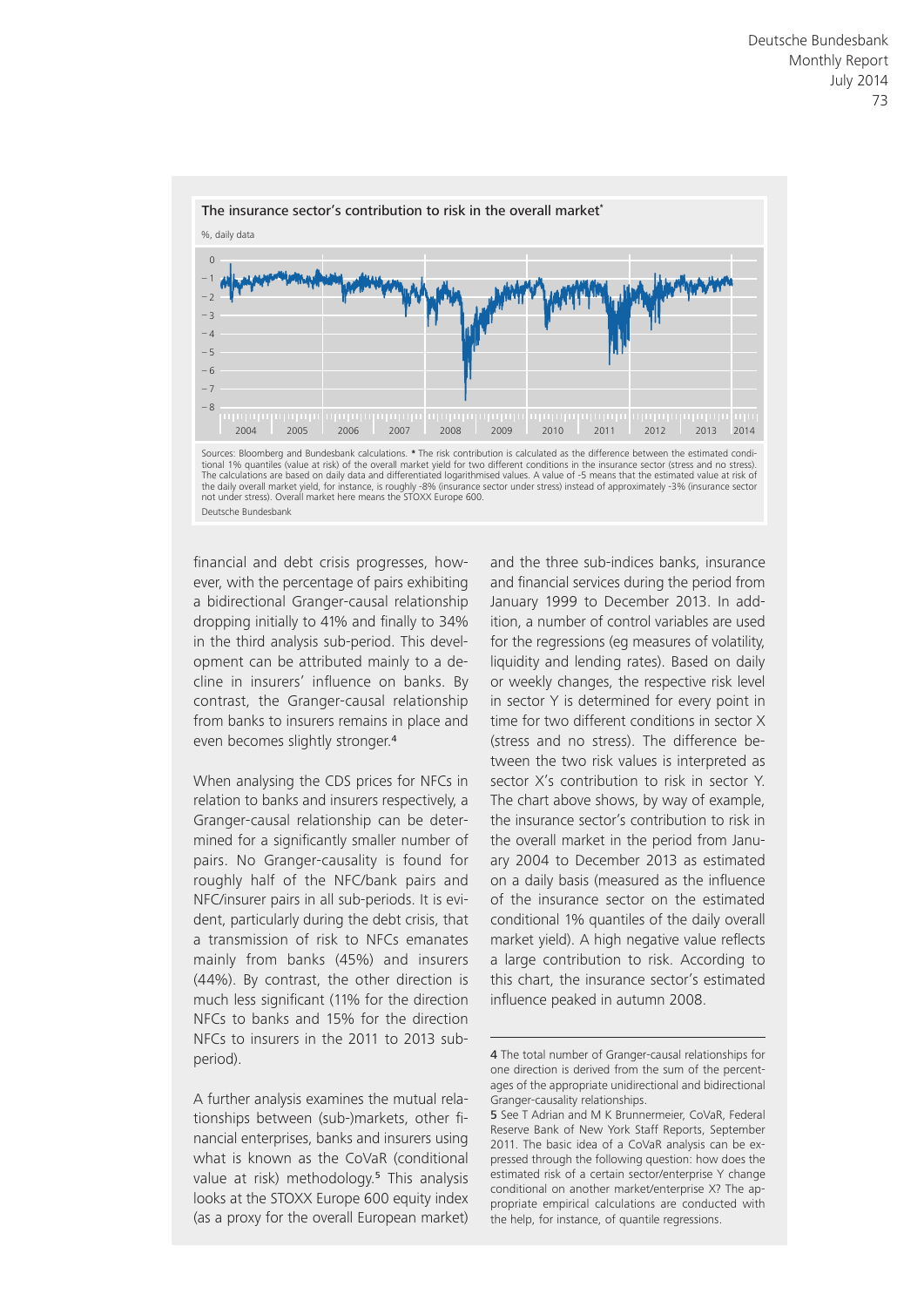When determining this participation share, no allowance was made for hidden losses on the liabilities side of life insurers' balance sheets, which have also increased sharply as a result of the very low interest rates at present. This has led to outflows of funds from life insurers, a problematic development for the long-term resilience of these companies.

*Life Insurance Reform Act aims to enhance resilience*

German legislators have passed the Life Insurance Reform Act to address this situation. Under this new legislation, allowance is made for hidden losses when determining policyholders' participation in the valuation reserves. Other notable measures in the Life Insurance Reform Act include restrictions on dividend payments to shareholders and a lowering of the maximum technical interest rate from 1.75% to 1.25%. The Act also raises the minimum threshold for policyholders' participation in the risk surpluses from 75% to 90%. The aim of the Life Insurance Reform Act is to improve the resilience of life insurers and thus the stability of the life insurance segment as a whole. It therefore restricts outflows of funds, eg in the form of policyholders' participation in the valuation reserves.

*Scenario analysis reveals impact of the lowinterest-rate environment on solvency*

In its 2013 *Financial Stability Review*, the Bundesbank used a scenario analysis to examine the effects of a persistent low-interest-rate environment on the solvency of German life insurers in the period from 2013 to 2023.15 This analysis was based on three different scenarios projecting developments in the net return on investment. The yield on German Federal bonds (Bunds) formed the backbone of the baseline scenario. In addition, there were two stress scenarios in which the yields on Bunds were extrapolated using historical yields on Japanese government bonds in order to plot a conceivable development path during a protracted period of low interest rates, as experienced in Japan since the end of the 1990s. In the past, life insurance companies operating in Germany have often generated a return on investment that was higher than the interest paid on the government bonds under review. The net return on investment was, therefore, assumed to consist of the inferred government bond yield and an excess return. In the more severe stress scenario, the low-interest-rate environment affected other types of securities more strongly. Consequently, the excess return generated by the enterprises shrank more quickly and more significantly than in the other scenarios. It was also assumed in the scenario analysis that life insurers retain all profits after allotting policyholders their share of the valuation reserves and other surpluses as required by the legislation in force before the Life Insurance Reform Act was passed. In addition, it was assumed that life insurers renew their portfolios by replacing maturing investments with investments of the same kind but yielding the assumed lower interest rate. One important finding of this analysis was that, in the more severe stress scenario, a total of 32 of the 85 life insurers analysed, with a combined market share of around 43%, would no longer be able to fulfil the own funds requirements under the Solvency I regime by 2023.

The Bundesbank has now used this scenario analysis to examine the possible impact of the three measures in the Life Insurance Reform Act which can be considered particularly important in terms of solvency and financial stability:<sup>16</sup> the restrictions on policyholders' participation in the valuation reserves, the restrictions on dividend payments to shareholders and the higher minimum threshold for policyholders' participation in the risk surpluses.

*Quantitative assessment of measures in the Life Insurance Reform Act*

<sup>15</sup> See Deutsche Bundesbank, Financial Stability Review 2013, pp 71-74.

<sup>16</sup> See the statement by the Deutsche Bundesbank for the public hearing of the Financial Committee of the Bundestag on 30 June 2014 regarding the Federal Government's draft Act to safeguard stable and fair benefits for life insurance policyholders (Life Insurance Reform Act) (Stellungnahme der Deutschen Bundesbank anlässlich der öffentlichen Anhörung des Finanzausschusses des Deutschen Bundestages am 30. Juni 2014 zum Gesetzentwurf der Bundesregierung "Entwurf eines Gesetzes zur Absicherung stabiler und fairer Leistungen für Lebensversicherte (Lebensversicherungsreformgesetz – LVRG)"); Bundestags-[Drucksache 242/14, http://www.bundesbank.de/ Redaktion/](http://www.bundesbank.de/ Redaktion/DE/Downloads/Presse/ 2014_06_30_stellungnahme_lebensversicherungsreformgesetz.pdf?__blob=publicationFile) DE/Downloads/Presse/2014\_06\_30\_stellungnahme\_ lebensversicherungsreformgesetz.pdf?\_\_blob= publicationFile